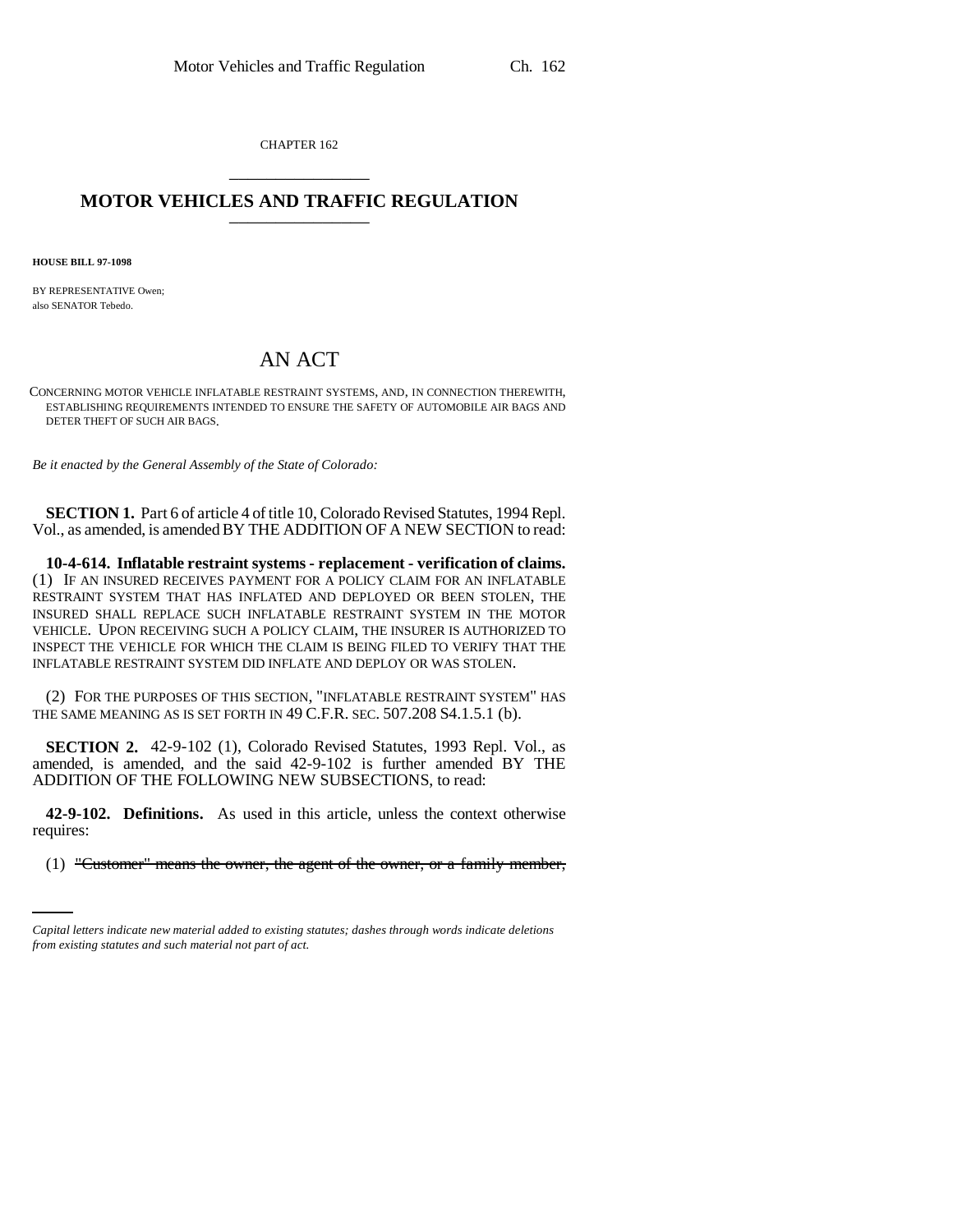Ch. 162 Motor Vehicles and Traffic Regulation

employee, or any other person whose use of the vehicle is authorized by the owner. "AUTO PARTS RECYCLER" MEANS ANY PERSON WHO PURCHASES MOTOR VEHICLES FOR THE PURPOSE OF DISMANTLING AND SELLING THE COMPONENTS THEREOF AND WHO COMPLIES WITH ALL FEDERAL, STATE, AND LOCAL REGULATIONS. "AUTO PARTS RECYCLER" INCLUDES A VEHICLE DISMANTLER.

(1.2) "CUSTOMER" MEANS THE OWNER, THE AGENT OF THE OWNER, OR A FAMILY MEMBER, EMPLOYEE, OR ANY OTHER PERSON WHOSE USE OF THE VEHICLE IS AUTHORIZED BY THE OWNER.

(1.5) "INFLATABLE RESTRAINT SYSTEM" HAS THE SAME MEANING AS IS SET FORTH IN 49 C.F.R. SEC. 507.208 S4.1.5.1 (b).

**SECTION 3.** 42-9-104 (2) (a) (III), Colorado Revised Statutes, 1993 Repl. Vol., as amended, is amended to read:

**42-9-104. When consent and estimate required - original transaction**  disassembly. (2) (a) (III) The estimate provided to the customer shall state conspicuously that, except for body shop repair parts and except for exchanged or warranty parts, which shall only be presented to the customer for examination and not returned, AND EXCEPT FOR INFLATABLE RESTRAINT SYSTEM COMPONENTS, the customer is entitled to the return of the replaced parts if the customer so requests at the time of consenting to or authorizing the repairs.

**SECTION 4.** 42-9-109, Colorado Revised Statutes, 1993 Repl. Vol., as amended, is amended to read:

**42-9-109. Return of replaced parts.** Except for body shop repair parts, INFLATABLE RESTRAINT SYSTEM COMPONENTS, and parts that the motor vehicle repair garage is required to return to the manufacturer or distributor under a warranty or exchange arrangement, the motor vehicle repair garage shall return replaced parts to the customer at the time of the completion of the repairs if the customer so requests at the time of consenting to or authorizing the repairs. A MOTOR VEHICLE REPAIR GARAGE IS NOT AUTHORIZED TO RETURN ANY COMPONENTS OF AN INFLATABLE RESTRAINT SYSTEM TO THE CONSUMER.

**SECTION 5.** Article 9 of title 42, Colorado Revised Statutes, 1993 Repl. Vol., as amended, is amended BY THE ADDITION OF A NEW SECTION to read:

**42-9-109.5. Inflatable restraint systems - replacement.** (1) (a) A MOTOR VEHICLE REPAIR GARAGE MAY REPLACE AN INFLATABLE RESTRAINT SYSTEM ONLY WITH AN INFLATABLE RESTRAINT SYSTEM THAT IS NEWLY MANUFACTURED OR AN INFLATABLE RESTRAINT SYSTEM SALVAGED AND SOLD BY A VEHICLE DISMANTLER OR AUTO PARTS RECYCLER.

(b) A MOTOR VEHICLE REPAIR GARAGE IS NOT REQUIRED TO INSTALL A SALVAGED INFLATABLE RESTRAINT SYSTEM AND MAY DO SO ONLY UPON OBTAINING SPECIFIC WRITTEN AUTHORIZATION FROM THE CUSTOMER. A MOTOR VEHICLE REPAIR GARAGE INSTALLING A SALVAGED INFLATABLE RESTRAINT SYSTEM SHALL INCLUDE THE PHRASE "SALVAGED INFLATABLE RESTRAINT SYSTEM" PROMINENTLY ON THE FACE OF THE INVOICE. A MOTOR VEHICLE REPAIR GARAGE MAY NOT USE OTHER TERMS,